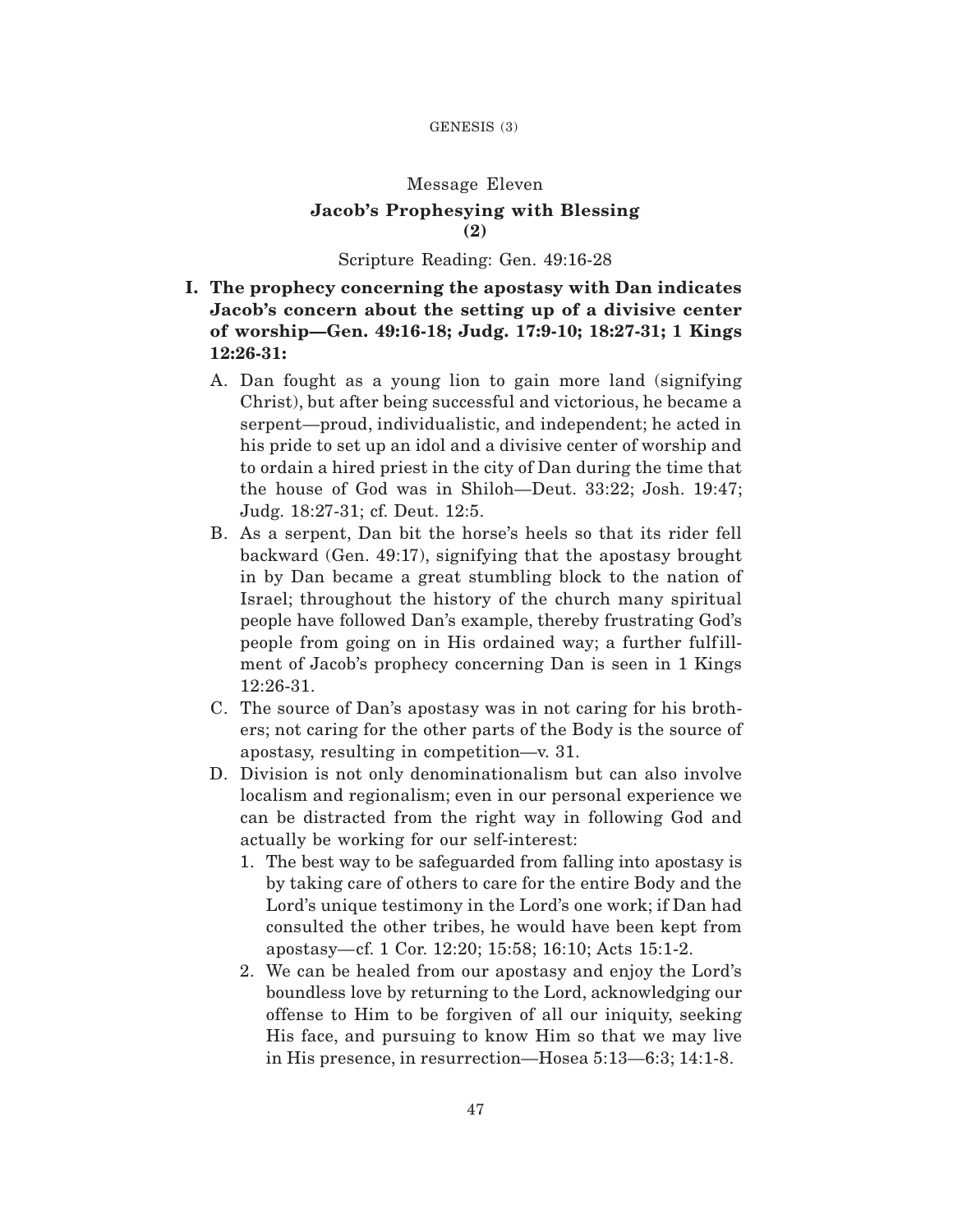Message Eleven (continuation)

### **II. The prophecy concerning the recovery with Gad indicates not only his victory but also that he would not enjoy his victory by himself—Gen. 49:19; Deut. 33:20-21:**

- A. Gad's victory, corresponding to his victory in Deuteronomy 33:20, signifies the recovery of the victory of Christ lost by Dan because of his apostasy.
- B. Gad provided the first part of the good land (the land east of the Jordan) for himself, but before enjoying his portion, he fought with his brothers to gain their portion of the land west of the Jordan, thus executing Jehovah's righteousness and His judgments in Israel—vv. 20-21; Num. 32:1-32.
- C. Dan's failure was because he was individualistic and cared only for himself, whereas Gad's success was because he was corporate and took care of the need of his brothers.
- D. In New Testament terms, to follow Gad's example we need to take care of the Body corporately; today this is to be filled with the corporate sense of the Body and to care for the members of the Body for the accomplishing of God's will, which is to have the Body life—Rom. 12.

### **III. The prophecy concerning the sufficiency of Asher typifies the enjoyment of Christ as the rich provision of life for fighting and building—Gen. 49:20:**

- A. Jacob's prophecy in Genesis 49:20 and Moses' blessing in Deuteronomy 33:24-25 show the sufficiency of Asher, coming after the recovery with Gad; Asher was blessed with rich food, with the rich provision of life.
- B. Just as Asher was the one "dipping his foot in oil," we can "walk in oil" by enjoying the bountiful supply of the Spirit of Jesus Christ for our daily walk—v. 24; Phil. 1:19; Gal. 3:5; 5:25.
- C. When we enjoy the Lord daily as our rich provision of life ("as your days are, so shall your strength be"—Deut. 33:25b), He becomes our secret of sufficiency for us to be content in any situation (Phil. 4:11-13; Psa. 23:1).
- D. The issue of such a rich provision is the enjoyment of absolute rest with peace, strength, security, and sufficiency.

### **IV. The prophecy concerning the consummation with Naphtali typifies that when we experience Christ in resurrection,**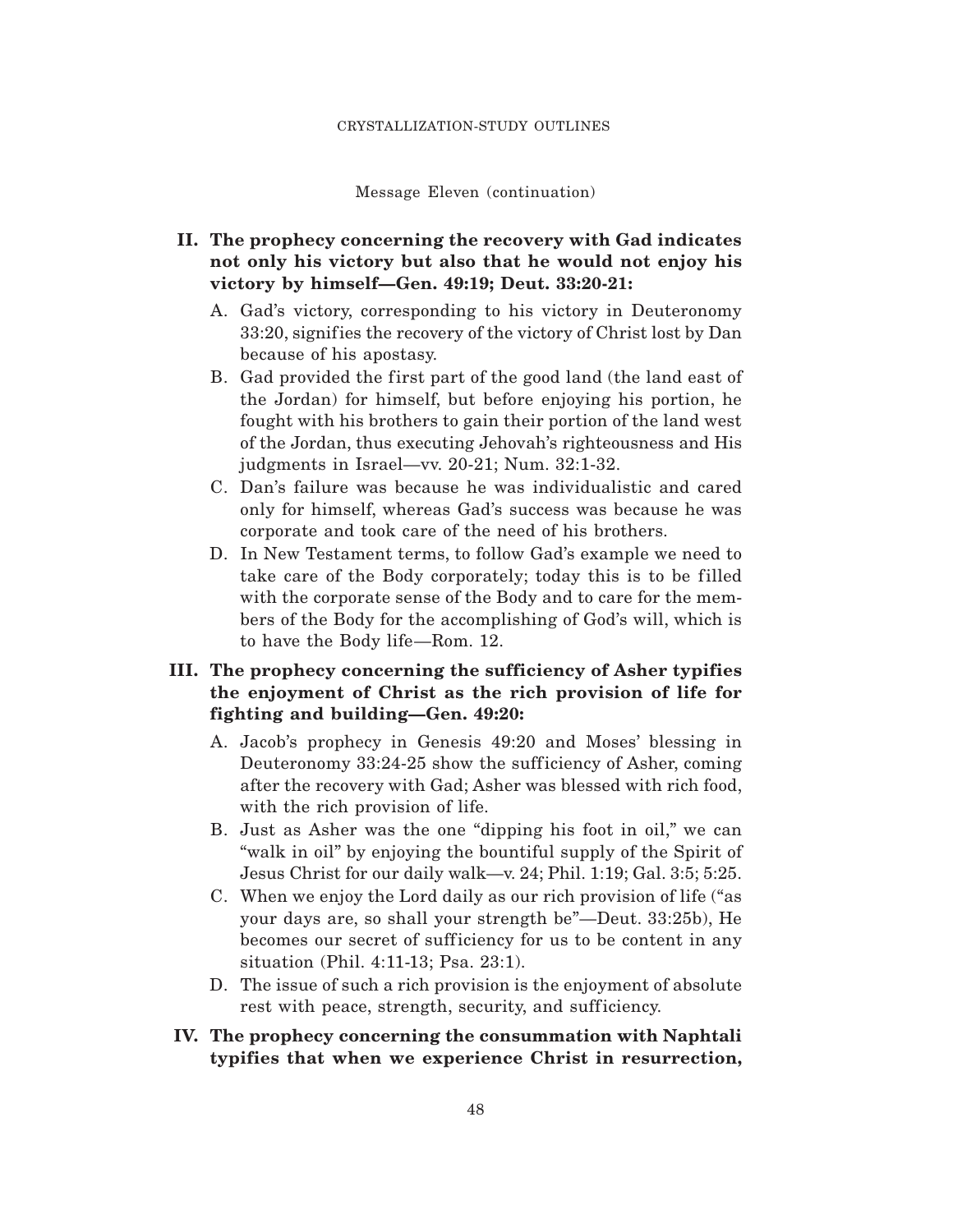#### GENESIS (3)

#### Message Eleven (continuation)

**we become those who will take the earth by preaching Christ as the gospel of the kingdom to the whole inhabited earth—Gen. 49:21; Deut. 33:23; Psa. 22:27; Matt. 28:19; Acts 1:8; Rom. 15:19; Matt. 24:14:**

- A. "Naphtali is a hind let loose; / He gives beautiful words"—Gen. 49:21:
	- 1. The hind typifies the resurrected Christ; "the hind of the dawn" (Psa. 22, title) signifies Christ in His resurrection, which took place at early dawn (Luke 24:1).
	- 2. A hind is a deer known for its leaping and jumping; Christ in resurrection is the leaping One—S. S. 2:8-9.
	- 3. Beautiful words, rich and pleasant words, words of joy and life, come out of the experience of the resurrected Christ— Gen. 49:21; Matt. 28:16, 18-20; John 7:37-39a; Acts 2:32-36; 5:20.
- B. "O Naphtali, satisfied with favor, */ And full of the blessing of* Jehovah: / Possess the sea and the south"—Deut. 33:23:
	- 1. Naphtali is satisfied with favor (the Old Testament equivalent of New Testament grace) and is full of the blessing of Jehovah; the blessing does not refer to material blessing but to the blessing in the spirit, the blessing in life, the blessing in the heavenlies—Eph. 1:3.
	- 2. Naphtali will possess the sea (the Gentile world—Matt. 13:1; Dan. 7:3; Rev. 17:15) and the south (the land of Israel), signifying that those who experience the resurrected Christ will possess the whole earth through their proclaiming of Christ (Matt. 28:19; Acts 1:8; Rom. 15:19).
- **V. The prophecy concerning the universal blessing of the Triune God being with Joseph was due to his being separate from his brothers in the principle of a Nazarite—Gen. 49:22-26; Num. 6:1-9:**
	- A. Joseph as a fruitful bough by a fountain with branches running over the wall typifies Christ as the branch (Isa. 11:1) for the branching out of God through His believers as His branches (John 15:1, 5), with God as the source of their fruitfulness, to spread Christ over every restriction and limitation, magnifying Him in all circumstances (Gen. 49:22; Phil. 1:20; Acts 4:31).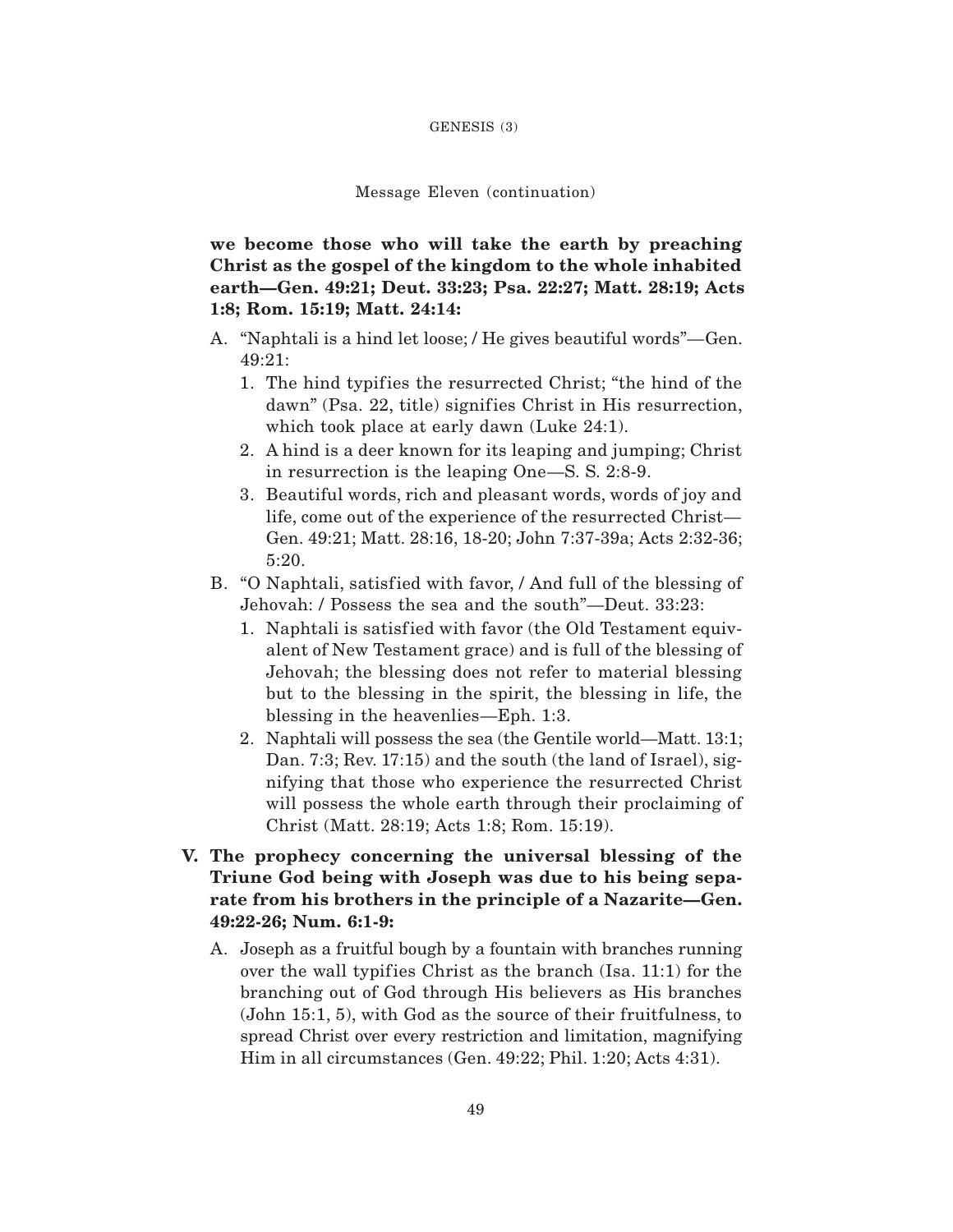Message Eleven (continuation)

- B. As the one universally blessed by his father, Joseph typifies Christ, the appointed Heir of all things, and Christ's believers, His partners, who participate in His inheritance and who are blessed by the Father with every spiritual blessing—1 Cor. 3:21-22; Rom. 8:17; Heb. 1:2, 9, 14; 3:14; Eph. 1:3:
	- 1. The blessings bestowed on Joseph encompass all time, from ancient times to eternity (Gen. 49:25-26; Deut. 33:13-16), and all space, from heaven to earth, including the deep under the earth (Gen. 49:25b; Deut. 33:13-14, 16a); time plus space equals the universe.
	- 2. The universal blessing on Joseph will consummate in the new heaven and new earth, in which everything will be new as a blessing to Christ and His believers—Rev. 21:1, 4-5; 22:3, 5:
		- a. Only God is new; anything that is kept away from God is old, but anything that comes back to God is new— 2 Cor. 5:17.
		- b. To be renewed means to come back to God and have something of God put into us so that we are mingled with God and one with God; the secret of receiving God as our blessing of newness is to bring everything to God and let Him get into everything—4:16.
		- c. The universal blessing on Joseph means that blessing is everywhere; our praises turn everything of the curse of the fall into a blessing—cf. Eph. 5:20.
- C. Joseph overcame in his sufferings because he was strengthened by God, the Mighty One of Jacob and the All-sufficient One, and because he saw that everything was arranged by God to be a blessing to him—Gen. 49:24-25; 45:5; 50:20; 1 Cor. 3:21-22; Rom. 8:28; Eph. 5:20; 1 Thes. 5:18.
- D. Joseph was blessed with "the favor of Him who dwelt in the thornbush" (Deut. 33:16a; Exo. 3:2-6, 14-15; Mark 12:26-27); the highest blessing is to enter into God's dwelling place and stay in His presence (Psa. 27:4, 8; 84:10-12).
- **VI. The prophecy concerning the dwelling place of the Triune God being with Benjamin will ultimately consummate in the New Jerusalem as the mutual dwelling of God and His**